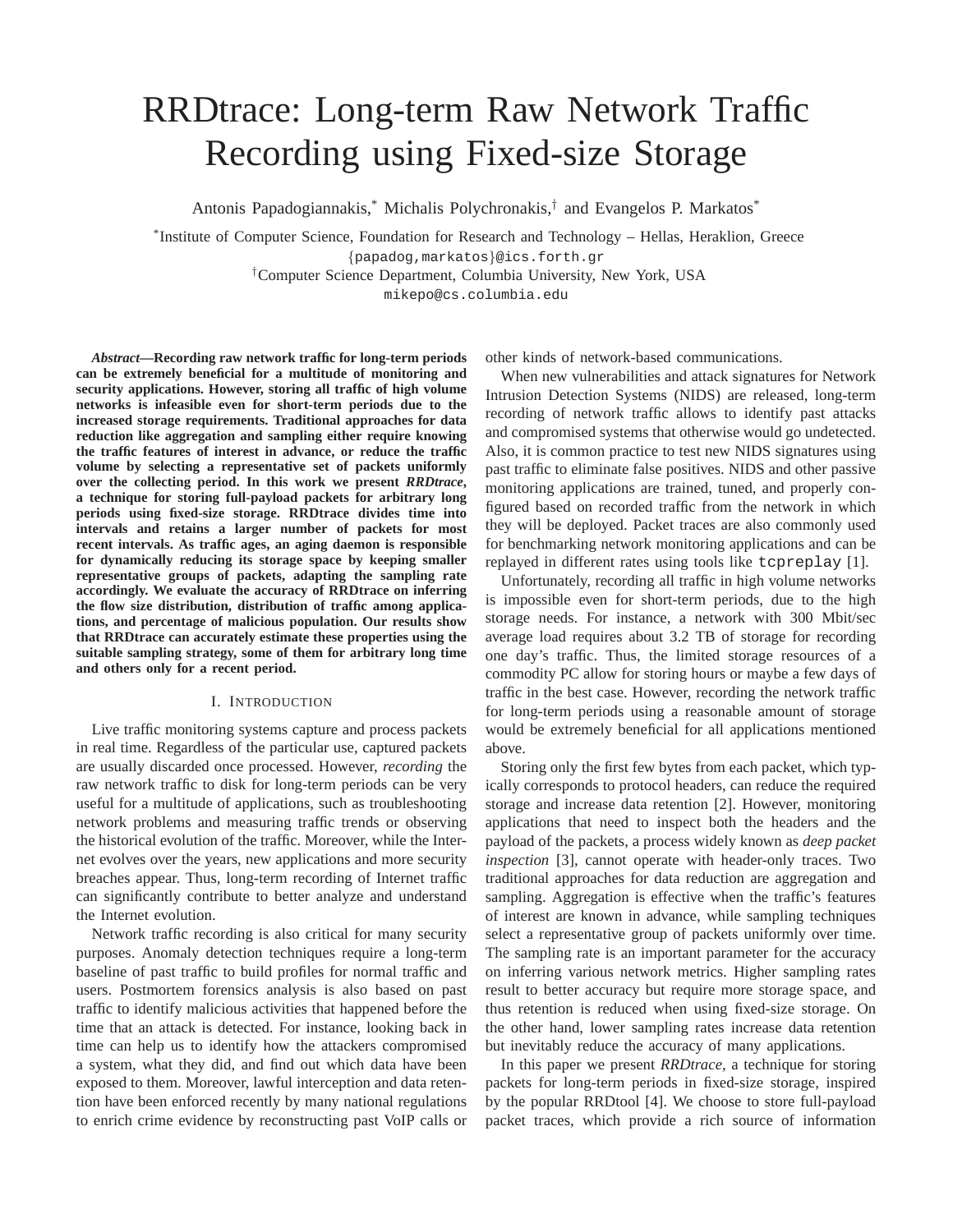suitable for all kinds of analyses, from coarse-grained measurements of network properties to fine-grained operations like deep packet inspection. *RRDtrace* divides time into intervals and retains more detail for more recent intervals, i.e, allocates more storage to recent time intervals and less storage to older time intervals. Also, older time intervals become longer than more recent ones. RRDtrace is based on an *aging* mechanism that dynamically reduces the space occupied by the data of a time interval as it ages, by keeping only a subset of the packets of that interval using sampling. Thus, as a time interval gets older, the sampling rate for storing its data decreases.

Many sampling techniques have been extensively studied for applications like traffic accounting, billing, and measurements like heavy-hitters identification and flow size estimation. However, the applicability of sampling techniques in other passive monitoring applications like traffic classification and intrusion detection has not received the same attention. Our study attempts to answer the following questions:

- *Which sampling strategies should be used to select a useful subset of packets when reducing the storage space that will allow us to infer as many as possible desirable properties from the trace? Which strategies are suitable for which properties?*
- *How much back in time can we go, i.e., what is the lowest sampling rate that still allows us to infer desirable properties from an RRDtrace with acceptable accuracy?*

To answer these questions, we evaluate the impact of three different sampling strategies with decreasing sampling rates on inferring desirable network properties using a large trace of real traffic. Our results indicate that RRDtrace using flow sampling can accurately estimate flow size distribution and distribution of flows among applications regardless of the sampling rate. Average flow size and percentage of traffic per application are estimated more accurately in recent time intervals. For estimating the percentage of malicious hosts and flows, reduction of traffic volume using a per-flow cutoff provides the more accurate estimates for recent intervals. Random packet sampling performs well only for few of the examined properties. Compared to a constant sampling rate strategy, RRDtrace can store traffic for arbitrary long time periods and offers higher accuracy for more recent traffic.

In summary, the main contributions of this work are:

- We propose and implement *RRDtrace*, a new approach to record network traffic for arbitrary long periods using fixed-size storage space. Our approach is based on reducing the sampling rate as traffic ages.
- We evaluate the impact of different sampling strategies and decreasing sampling rates on monitoring and security applications that can take advantage of RRDtrace.

The rest of the paper is organized as follows: Section II summarizes related work. In Section III we describe the storage allocation algorithm, sampling strategies and possible applications of RRDtrace. In Section IV we compare the retention of RRDtrace with other approaches when deployed to an operational network. Section V presents the experimental

evaluation of RRDtrace using real traffic with monitoring and security applications. Finally, section VI concludes the paper.

# II. RELATED WORK

A first approach to increase retention when storing network traffic is to keep less data per packet. A common choice is to store only the first few bytes of each packet, which typically correspond to protocol headers. Solely from protocol headers, monitoring applications can infer useful information and network metrics, while this approach can reduce significantly the storage space [2] and thus increase retention. However, monitoring applications like accurate traffic classification, as well as security applications usually perform deep packet inspection operations, which require both the headers as well as the payload of each packet [3]. For instance, peer-topeer and multimedia traffic identification [5] and NIDS [6], [7] employ protocol parsing and advanced pattern matching operations to identify application-specific strings or attack signatures in the packet payload. Thus, these applications cannot operate with header-only traces. Moreover, even with this significant reduction in storage requirements, retention time is still limited.

Another approach for efficient traffic recording is applied in the Time Machine system [8], where only the first N bytes of each flow are recorded based on a *per-flow cutoff*. This approach leverages the heavy tailed distribution of flow sizes that is commonly found in Internet traffic, since most of the traffic in a high volume network comes from just a few flows. Therefore, most of the flows will not be affected by the cutoff and will be fully recorded, while recording only the beginning of a few large flows leads to significant savings in disk space. However, this technique cannot accurately estimate network metrics like total traffic volume and flow sizes. Furthermore, Time Machine stores approximately the same amount of traffic per day, and thus inevitably can store traffic for a few days only and then will delete the oldest traffic.

Another solution that is commonly used to retain information about network usage in high volume networks for longterm periods is to maintain higher-level abstractions of the network traffic [9]–[11] or store aggregated data like NetFlow records [12]. Storing aggregated data instead of network packets can reduce dramatically the required disk space, while other higher-level abstractions can be used with fixed-size storage. However, such data formats limit significantly their usefulness. They can be adequate only for specific applications if the features of interest are known a priori. Any packetlevel information will be lost, so many applications and deep packet inspection techniques do not work with aggregated traffic summaries. On the other hand, full-payload packet traces offer a rich source of information and allow for finegrained analysis.

RRDtool [4] employs a Round Robin Database to store time-series data for very long periods in fixed-size storage using data aggregation. This feature of RRDtool has made it a popular choice for storing and visualising time-series data like temperatures, CPU load and network metrics like bandwidth,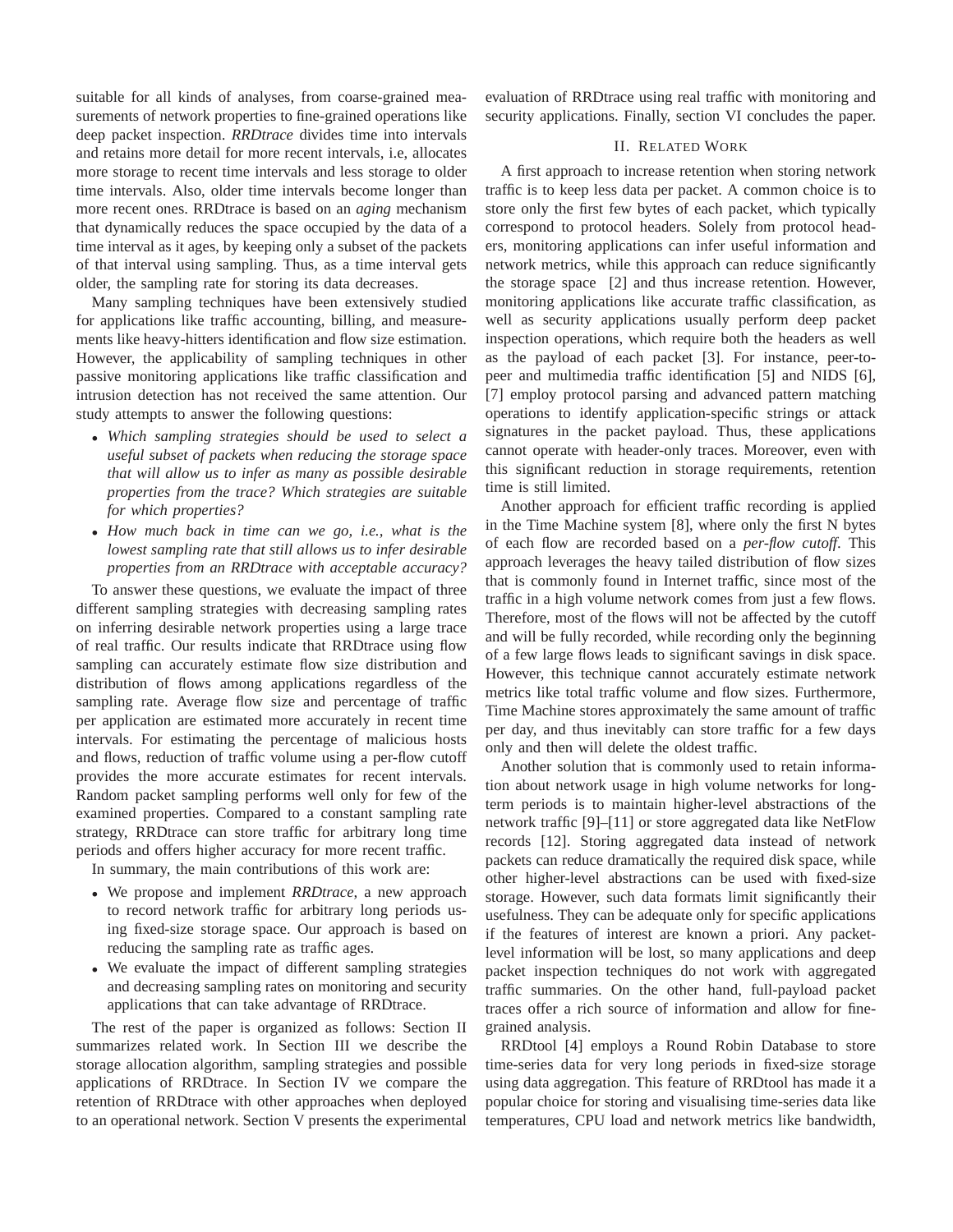delays, packet loss and many other. RRDtool is based on an aging process using a consolidation function (usually average) to consolidate multiple primary data points to form a single consolidated data point. Therefore, older data will have less detail but will be representative for the corresponding time periods. In this paper we aim to utilize the RRD properties to store network packets for long-term periods in fixed-size storage, using suitable aging mechanisms.

Cooke et al. [13] present a multi-format data storage technique that works with fixed storage and fixed time. First, packets are stored, and later on they are aggregated and transformed into flows as they age. Flows are finally aggregated into counters. Storage allocation algorithms divide the available storage between these different aggregation levels. The main shortcoming of this technique is that fine-grained analysis cannot be performed in old data, e.g., find possible undetected attacks or identify peer-to-peer and multimedia traffic using flow information. Moreover, having different data formats over time makes the analysis more difficult than having always the same data format.

Instead of storing actual packets, payload attribution techniques [14] store compressed digests of packet payloads. Based on an excerpt of a given packet payload, these techniques indicate the presence of packets that contained this exact payload and their source, destination and time of appearance on the network. Though, the actual payloads of the stored packets cannot be inferred. Such techniques are useful for forensics analysis and some security applications. Spring and Wetherall [15] present an algorithm for traffic compression by identifying and eliminating redundancy. Compression can effectively reduce the storage for protocols and applications with high redundancy.

Anderson et al. [16] present tools for recording packets at kernel-level to provide bulk capture at high rates. Hyperion [17] employs a write-optimized stream file system for high speed storage and Bloom filters for indexing stream data. Gigascope [18] is a stream database which offers an SQL-like language for queries on the packet stream, but does not focus on long-term archival.

Packet sampling is very common in high-end routers, where processing and storage resources are limited, for recording aggregated sampled traffic statistics like sampled NetFlow [19]. Several sampling strategies have been proposed, which are currently being standardized by the Packet Sampling Working Group of IETF [20]. The choice of a suitable strategy depends on traffic characteristics or on statistics needed to be inferred.

The basic idea of RRDtrace is that it adapts the sampling rate according to the time that traffic was captured. Rate adaptive sampling has been proposed for dealing with traffic load variability. Adaptive NetFlow [19] uses traffic rate prediction techniques to adjust properly the sampling rate. Drobisz and Christensen [21] present an adaptive scheme based on CPU utilization and packet interarrival times. Choi et al. [22] determine the sampling probability adaptively according to traffic dynamics to accurate traffic load estimation. Hernandez et al. [23] use a predictive approach to anticipate



Fig. 1. Storage allocation in RRDtrace for S=2 TB.

load variations and adjust accordingly the sampling interval to meet sampling volume constraints. Similarly, rate constrained sampling approaches select a specified number of packets during a measurement interval. The method proposed by Duffield et al. [24] works under strict resource constraints by sampling into a buffer of fixed size. All these approaches adapt the sampling rate based on traffic load, while RRDtrace adapts the sampling rate according to how old the stored traffic is, in order to provide better accuracy for the most recent traffic.

Brauckhoff et al. [25] examine the impact of packet sampling on anomaly detection metrics for the Blaster worm outbreak. Blaster uses random scanning in TCP port 135, so it can be detected using flow counters. However, flow counters are heavily affected from packet sampling. While packet and byte counters are not affected from sampling, they cannot detect Blaster anomalies. The flow entropy metric is shown to be more robust to packet sampling than flow counters. Mai et al. [26] examine the performance of volume and port scan anomaly detection methods with sampled data using four different strategies. The results show that all the sampling strategies significantly degrade the performance of the detection algorithms. Among the four sampling schemes, random flow sampling introduces the least amount of distortion. Smart sampling [27] and sample-and-hold [28] are less resource intensive than random flow sampling, but perform poorly in the context of anomaly detection, since they miss small flows that are often related to attacks.

# III. OUR APPROACH: *RRDtrace*

Our approach, called *RRDtrace*, is inspired from the properties found in round robin databases. It aims to store fullpayload packets for long-term periods in fixed-size storage. RRDtrace divides the time into unequal intervals and retains more packets from recent intervals, while keeping smaller subsets of packets from older intervals. Older time intervals are longer and utilize less storage. The duration of time intervals and how the available storage is assigned to them can be defined either by the users, according to the network in which RRDtrace will be deployed, or automatically by RRDtrace.

A typical example of storage allocation in RRDtrace is shown in Figure 1. We assume that the available storage for RRDtrace is  $S = 2$  TB. We select the initial time interval  $t_0$ to be one day and we assign the half storage (1 TB) to it. The next time interval  $t_1$  is twice as large as  $t_0$  with the half storage of  $t_0$ , i.e.,  $t_1$  is two days long with 500 GB storage. Thus, in  $t_1$  (days 2–3), 1 out of 4 packets that were initially stored is selected to remain in the trace. Each subsequent time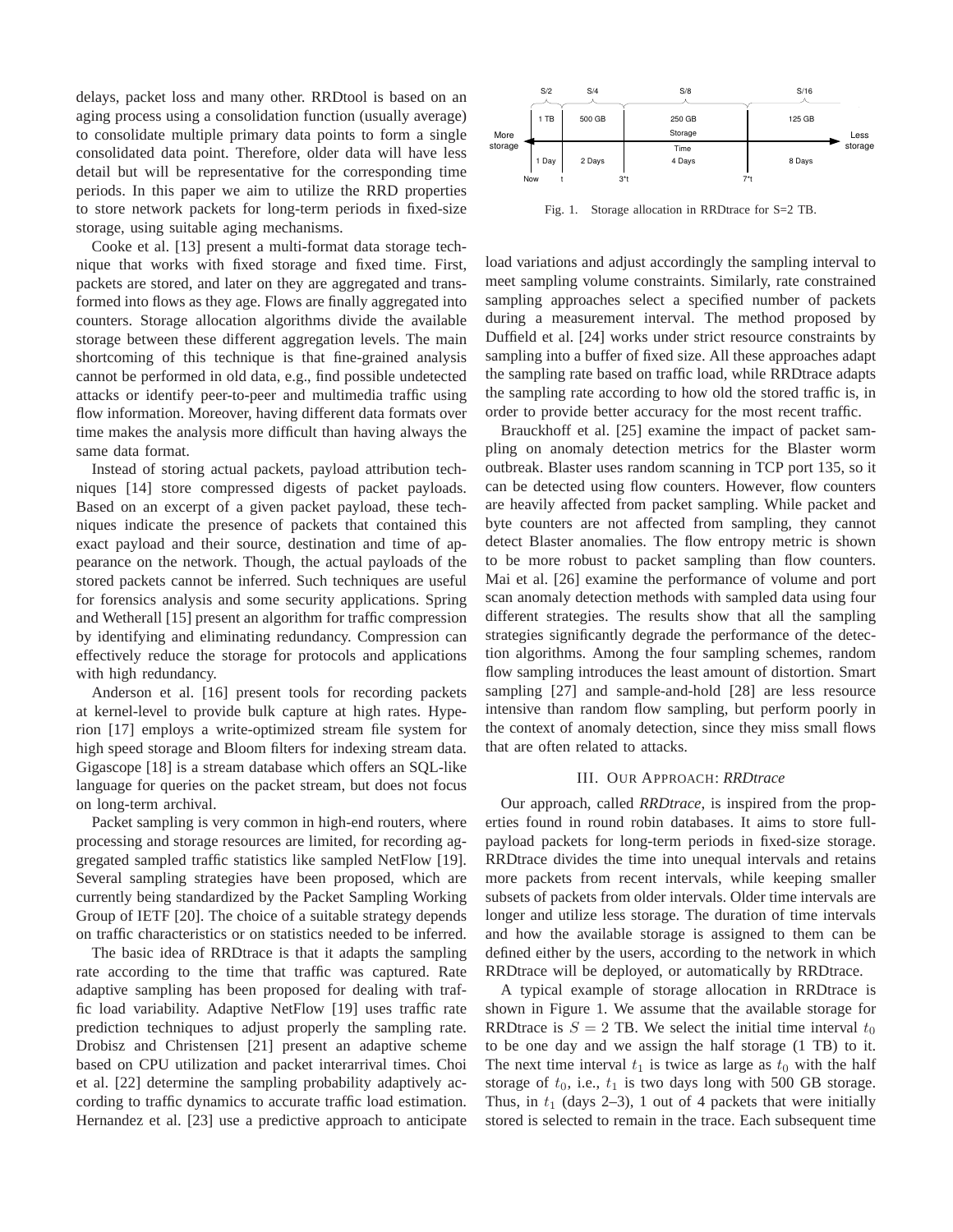interval is two times larger and has half the storage than its preceding one.

In this storage allocation algorithm different initial time intervals  $t_0$  can be defined, occupying the half of the available storage. All the next intervals are formed based on  $t_0$  and available storage S. In case that the traffic volume in  $t_0$  is less than  $S/2$ , all packets in this interval can be stored. Else, packet sampling is imposed from the first time interval. An other option is to let RRDtrace to select the first interval  $t_0$ in a way that all the packets during this interval are stored in the corresponding storage (with no sampling). Then,  $t_0$  will be the time interval with traffic volume equal to  $S/2$ . This approach works well when the traffic volume in  $t_0$  intervals does not vary significantly.

When a  $t_0$  period passes, an *aging* daemon is responsible to appropriately reduce the storage used in each time interval. For instance, the number of packets stored during the last  $t_0$  will be reduced by 25%, and similarly with the next intervals in order to conform with the storage allocation scheme described above. The aging daemon reduces the storage capacity in each interval by selecting a representative group of packets with the appropriate sampling rate. The packet selection strategy is an important parameter for the usefulness of RRDtrace.

We suggest the use of sampling instead of aggregation for two reasons. First, data is retained in the same format, which is very convenient for analysis and processing by existing applications. Moreover, aggregation requires knowledge of the traffic's features of interest in advance, whereas sampling allows the retention of arbitrary detail while at the same time reducing data volumes.

# *A. Sampling Strategies*

Since RRDtrace may be used by multiple applications, different sampling strategies may be suitable for different applications. We have implemented three sampling strategies to evaluate their effectiveness using several monitoring applications. Each sampling strategy defines the way that  $k$  packets should be selected out of the total  $N$  packets in a time interval (sampling rate  $s = k/N$ ), to respectively reduce the storage. We consider that a sampling rate has a similar effect in packets and storage reduction.

*1) Packet Sampling:* The simplest strategy to select k out of N packets is systematic count-based sampling, i.e., selecting one every  $N/k$  packets. However, systematic sampling is vulnerable to bias errors due to synchronisation with periodic patterns in the traffic and can be predicted.

Random packet sampling avoids the potential problems of systematic sampling. We choose to implement stratified random sampling. In this technique, the  $N$  packets are divided to  $k$  equal groups (with size of  $N/k$  packets) and one packet from each group is randomly selected. In systematic countbased sampling the first packet of each group would be always selected.

*2) Flow Sampling:* Research works by Hohn and Veitch [29] and Duffield et al. [30] have shown that packet sampling is inaccurate for the inference of flow statistics such as the original flow size distribution. For instance, it is easy to miss completely the short flows. Flow sampling has been proposed as an alternative to overcome the limitations of packet sampling. Hohn and Veitch [29] show that flow sampling improves the accuracy in flow statistics inference.

When a flow is selected, all the packets that belong to this flow are stored, while from an unselected flow no packets are stored. Flow sampling approaches for forming flow records focus mostly on selecting large flows, which has a larger impact to billing and accounting applications. So, non-uniform flow sampling techniques, like smart sampling [27] and sampleand-hold [28], have been proposed for accurate estimation of heavy hitters. These techniques give higher probabilities in large flows to be selected and form flow records.

In our case, we aim to select a representative group of flows for applications like traffic classification, building profiles, and security applications. Thus, we choose a uniform flow sampling approach. Random flow sampling with sampling rate s could be used. Similarly, hash-based sampling could be performed, using a hash function over the 5-tuple which defines a flow and then selects  $k$  out of the possible  $N$  hash values. However, these approaches do not guarantee that the selected flows will result to  $k$  out of  $N$  packets selection, and to the desirable storage reduction, due to the heavy-tailed distribution of flow sizes. Therefore, hash-based and simple random flow sampling, as well as smart and sample-and-hold sampling strategies, cannot accurately reduce the storage.

We need to specify a flow sampling scheme that selects l flows out of the M total flows in a time interval, with  $k$ packets in total. This flow sampling scheme works as follows: First we classify packets into flows. During the classification, we maintain an indexing table with the flows sorted based on their size and a histogram with flow sizes. Then, we randomly  $\sum x_i < k$  stands. Only flows with size less than  $k - \sum x_i$ select one flow at a time, with a size of  $x_i$  packets, while packets that have not been selected so far, are candidates for selection. These flows can be easily found using the indexing table and the histogram with flow sizes. Assuming that we have F flows with size less than  $k - \sum x_i$  packets that have not been selected before, a random number from 1 to  $F$  is used to select the corresponding flow from the indexing table. The selected flows are marked and removed from the indexing table and flow size histogram. The selection process ends when *l* flows with  $\sum_{i=0}^{l} x_i = k$  have been selected. Finally, the packets from the selected flows are written to disk, with a second pass in the trace, in respect to the order that they have been received.

*3) Per-Flow Cutoff:* Our third strategy for selecting representative packets is to use a per-flow cutoff, i.e., select always the first C packets of each flow. Time Machine [8] uses a statically user configured per-flow cutoff to limit the amount of traffic that will be stored. On the other hand, RRDtrace reduces the amount of traffic that will be stored according to the time interval that the traffic belongs to, thus different cutoffs are applied to different time intervals. As traffic ages, the per-flow cutoff will be properly reduced.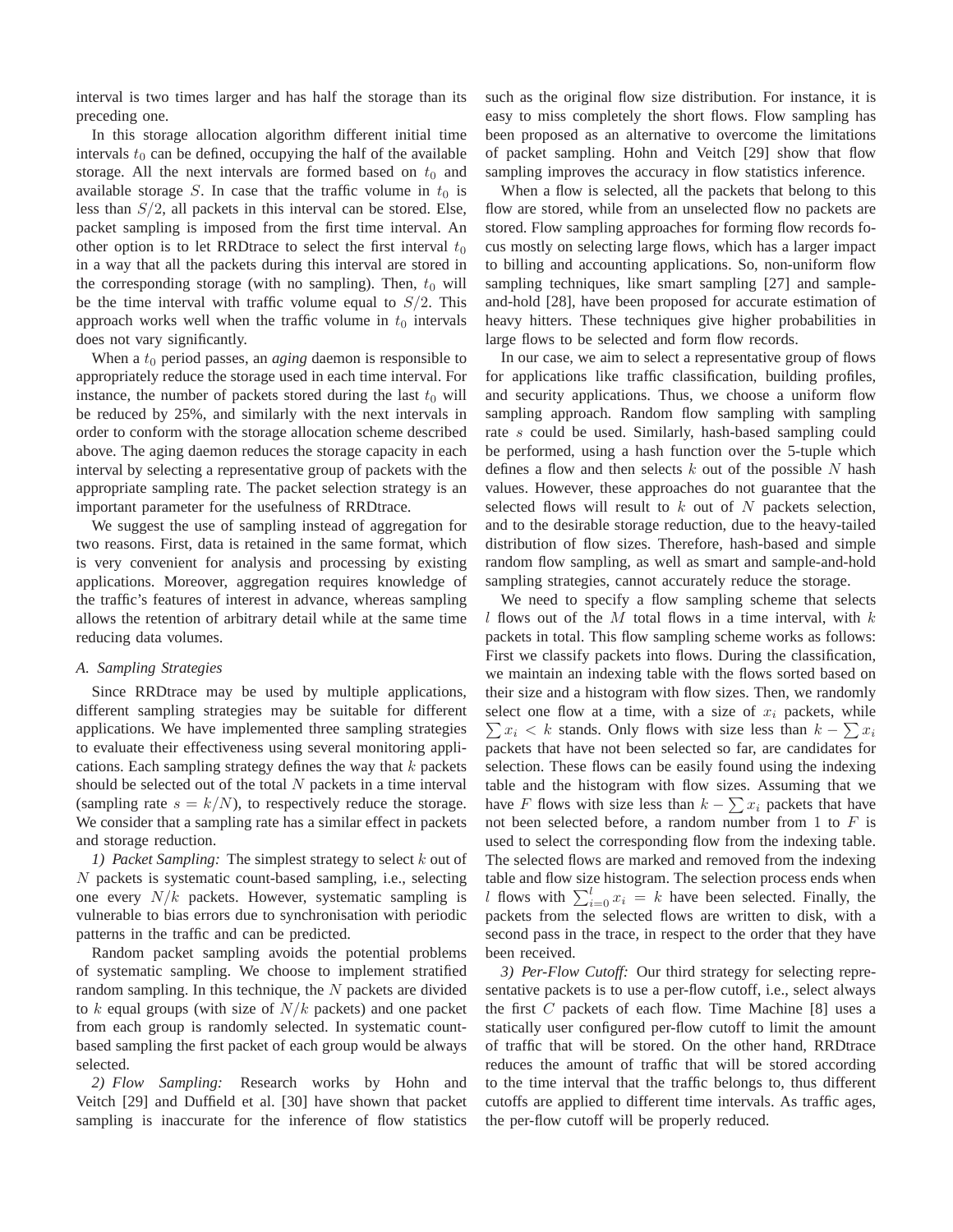We implemented an algorithm that selects a per-flow cutoff  $C$  in a way that  $k$  packets are selected out of the total  $N$ packets. The algorithm is based on a histogram of aggregated statistics. In the first step we classify packets in flows. During this classification, we also maintain a table which indicates the number of flows that exceed each flow size. For instance, the position i of the table,  $t[i]$ , will contain the number of flows that have at least i packets. When the  $i_{th}$  packet of a flow is classified,  $t[i]$  will be incremented by one.

Using this table, we can find the number of packets that correspond to a specific per-flow cutoff x from  $\sum_{i=0}^{x} t[i]$ . The selected cutoff  $C$  will be the largest position in the table that  $\sum_{i=0}^{C} t[i] \leq k$  will be valid. In the second step of the algorithm, having the proper cutoff  $C$ , packets are classified again into flows and each packet is selected only if its position in the flow is less than C. Otherwise, the packet is not stored in the new file.

This per-flow cutoff strategy selects  $k$  packets in total from all the flows that appear in a time interval. Thus, it can accurately estimate the number of flows but not their size. Its main advantage is that the trace will contain the first packets from all the flows, so it will be suitable for security applications, e.g., port scan and intrusion detection, but not for traffic classification and accounting applications.

## *B. Implementation*

RRDtrace is implemented using two separate threads: the capture and aging daemons. The *capture daemon* uses libpcap [31] to capture packets for the  $t_0$  interval, impose sampling, if needed, in  $t_0$  and initially store the packets in a memory buffer. When the memory buffer becomes full, the packets are written to disk. Separate files are used for each  $t_0$ .

The *aging daemon* is responsible for reducing the storage as traffic ages. After each  $t_0$ , it reads packets from the files of each interval, imposes the new sampling rates and writes the selected packets to the updated files. The two threads do not access the disk concurrently to improve disk's performance. Thus, the aging daemon runs only when the capture daemon writes packets to the memory buffer.

# *C. Applications of RRDtrace*

We focus on using RRDtrace for the following two classes of possible applications:

1) *Study the historical evolution of traffic:* Using RRDtrace we aim to infer the distribution of traffic among different applications, the distribution of flows sizes, the percentage of the malicious population and how all these change over the years.

## 2) *Security applications:*

- a) Building profiles for normal traffic patterns based on RRDtrace to be used by anomaly detection metrics.
- b) Forensics analysis, which often requires the reconstruction of past streams for lawful interception or inspecting past traffic from suspicious or compromised hosts to identify more malicious operations or sensitive data exposed to attackers.



Fig. 2. Retention time and storage utilization for RRDtrace and other approaches with 2 TB of available storage.

c) Intrusion detection in past traffic, for training new signatures to eliminate false positives, for detecting past attacks that were using a recently disclosed vulnerability or for estimating the percentage of infected hosts.

#### IV. RETENTION STUDY

We examine the operation of RRDtrace and compare its retention with other approaches by capturing and storing the traffic in the access link of an educational network. The average traffic load in the network is 178 Mbps with total traffic 1.92 TB/day on average. Assuming we have 2 TB available storage,  $t_0$  should be set to 12.5 hours in order to store all packets during this interval in 1 TB. After  $t_0$ , for the next 25 hours, 25% of these packets will be stored in 500 TB.

Figure 2 presents the retention and the corresponding storage used per day for full-payload packet recording, headersonly recording (80 bytes per packet), when recording the first 500 packets per-flow and when using RRDtrace with  $t_0 = 1$ day and  $t_0 = 3$  days.

Since the daily traffic volume in the network is 1.92 TB, we can store all the packets with full payload for 25 hours only in the 2 TB storage. When capturing and storing only 80 bytes per packet, 173.22 GB are required per day, which results to 11.55 days retention. Applying a per-flow cutoff is a more effective approach, due to the heavy-tailed distribution of flow sizes. Using a cutoff of 500 packets per flow results to 107.76 GB/day stored and 18.56 days retention. A cutoff of 100 packets per flow results to 67.86 GB/day and 29.47 days retention.

On the other hand, retention in RRDtrace can be arbitrary large. Figure 2 shows the storage allocation in RRDtrace for the first 100 days using two different values of  $t_0$ . For  $t_0 = 1$ day, 1 TB will be used for the last day's traffic, 15.6 GB/day for 8–15 days ago and 976 MB/day for 32–63 days ago. Selecting 976 MB from the total 1.92 TB daily traffic implies 0.05% sampling rate. For one year ago, 15.3 MB/day traffic will be available. When  $t_0 = 3$  days, 333 GB/day will be used for the three last days. For 10–20 days ago, 20.83 GB/day will be stored, which implies 1.1% sampling rate. For one year ago, 81.4 MB/day traffic will be stored in this case.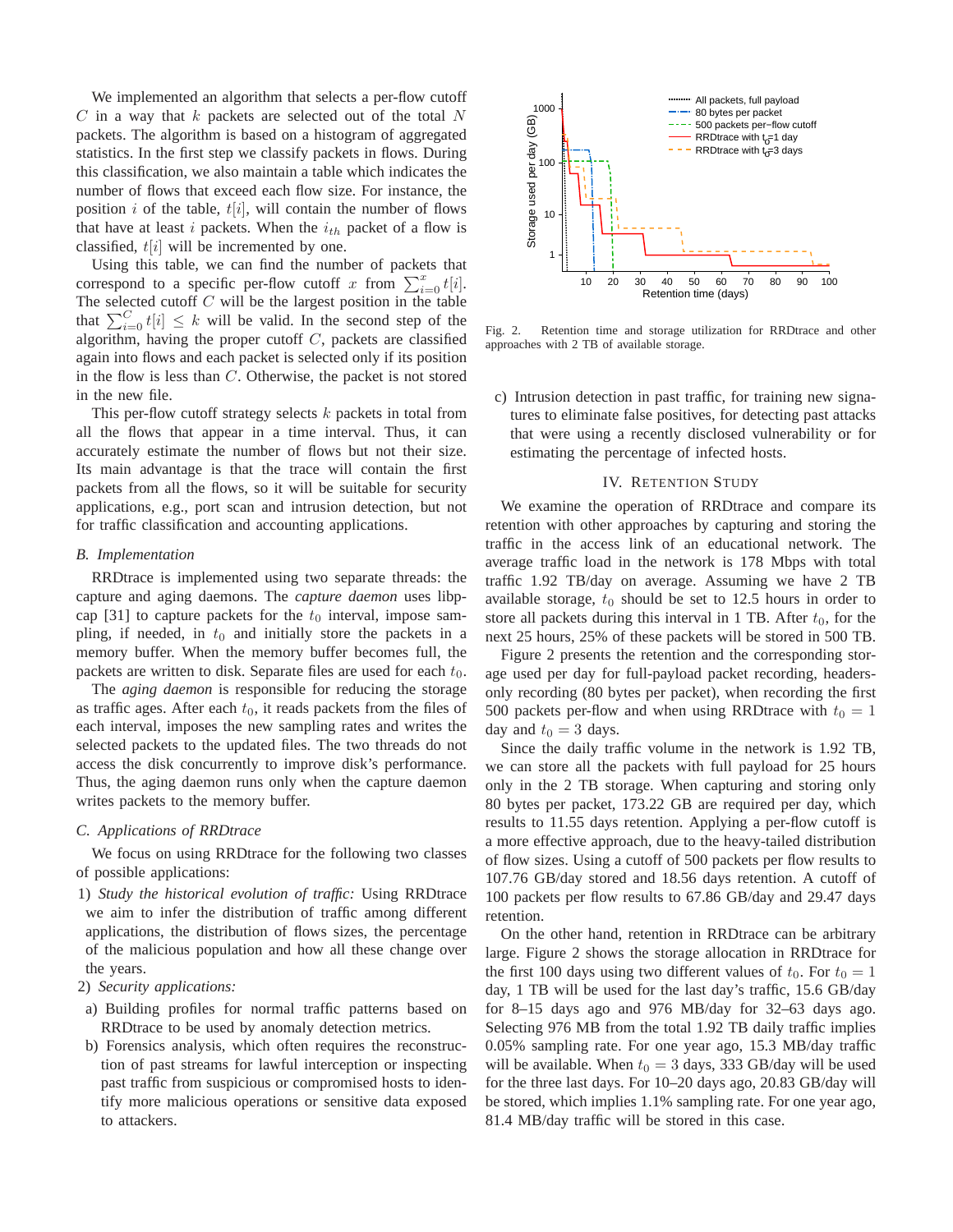#### V. EXPERIMENTAL EVALUATION

To experimentally evaluate the usefulness of RRDtrace, we measure the accuracy of several properties when running passive monitoring applications and applying the different sampling strategies with decreasing sampling rates in a trace with real traffic. Our evaluation has three main objectives: First, to compare RRDtrace with uniform and constant sampling when both approaches reduce equally the size of the trace. Moreover, we aim to study how the three different sampling strategies with reducing sampling rates affect the accuracy on inferring traffic's properties from the RRDtrace. Finally, we examine how the accuracy is reduced across the retention time, as sampling rates are getting smaller, for different properties and sampling strategies.

We used a full payload packet trace captured during one hour at the access link that connects an educational network with thousands of hosts to the Internet. The trace contains 73,162,723 packets, corresponding to 1,728,878 different flows, totalling about 46 GB in size.

In the first set of experiments, we compare RRDtrace with the three sampling strategies which use constant sampling rate, when all the approaches reduce the size of the trace to 10% of its original size, i.e., to  $S = 4.6$  GB. Thus, we applied to the original trace packet and flow sampling with 10% sampling rate and per-flow cutoff of 74 packets per flow, which all resulted to 10% of the original trace's size. In RRDtrace, we used as  $t_0$  the most recent  $1/20$  interval of the trace. In this way, RRDtrace assigned the half of the available storage,  $S/2$ , to this interval, selecting all the packets from it. The next two more recent  $1/20$  intervals of the trace were assigned  $S/4$ storage, resulting to the selection of 25% of the packets during these intervals. For the four next intervals, 6.25% sampling rate was performed, and so forth. We tried all the sampling strategies with RRDtrace and we present results from the strategy that was found to perform better with each estimated property. The produced trace was always close to 4.6 GB.We report the accuracy of each measured property separately for each of the 1/20 intervals of the trace, to compare the different approaches with RRDtrace.

For the second set of experiments, we applied packet sampling, flow sampling and per-flow cutoff to the original trace using sampling rates from 1 to  $1/4096$ , resulting in multiple sampled traces. For packet and flow sampling, where packets are selected in a random way, we produced 20 traces for each case and we present the average values. Thus, for each sampling rate we created traces with each strategy. Setting  $t_0 = 1$  day, for each past day we plot the value inferred from the traces with the corresponding sampling rate. For instance, 1/4096 sampling rate corresponds to 64–127 days ago. In sampling rates below  $1/256$ , the respective per-flow cutoff becomes 1 packet per flow, which means that this strategy cannot be applied in very low sampling rates.

We first evaluate the accuracy on estimating flow statistics, like the original flow size distribution and average flow size. Then, we examine the accuracy on inferring the distribution

of traffic and flows among the applications that generate them, using the Appmon tool [5]. Snort NIDS [6] was used to examine if the percentage of hosts and flows that produce security alerts can be inferred from the sampled traces. The accuracy for each property is measured by comparing the value inferred from each sampled trace with the real value from the unsampled trace. In the remaining of this section, we present the evaluation for each property separately.

# *A. Flow Size Distribution*

Flow size distribution is a useful metric for traffic engineering, traffic classification, anomaly detection techniques and for studying how network traffic changes over the time. We examine the accuracy on inferring the average and mean flow size and the original distribution of flow sizes using sampled traces.

Figure 3 compares the accuracy on the estimation of average flow size using RRDtrace and sampling with constant rate for the reduction of the trace's size to 10% of its original size. RRDtrace used flow sampling, that is the best choice for inferring flow statistics, with adaptive sampling rate to retain more packets from the first parts of the trace and result also to 10% of the original trace's size. Packet and flow sampling used 10% sampling rate, while 74 packets per-flow resulted to the same reduction in the trace's size. We plot the accuracy of the average flow size estimation separately from the most recent to the older 1/20 time interval of the original trace, by comparing with the actual value from the respective interval in the unsampled trace.

During the most recent interval RRDtrace retains all the packets, thus it is 100% accurate. For the next two intervals RRDtrace performs 25% flow sampling, so it is more accurate than 10% flow sampling. In the next four intervals, RRDtrace uses 6.25% sampling rate and its accuracy remains close to 10% flow sampling. Overall, compared with constant flow sampling, for the three more recent intervals RRDtrace is more accurate, for the next four intervals with similar accuracy and in the older intervals flow sampling outperforms RRDtrace from 5% up to mostly 20%. If we need to further reduce the storage size, e.g., to 1% of the original size using RRDtrace and 1% sampling rate, RRDtrace will be more accurate for a longer time period. When RRDtrace is used for live traffic recording, the dynamic storage re-assignment is the only way to retain data for arbitrary long periods, since sampling with constant rate will have limited retention using fixed-size storage.

Figure 4 compares the accuracy of the three different sampling strategies in RRDtrace for estimating average flow size. Flow sampling is always more accurate than packet sampling and per-flow cutoff, which are not effective strategies for the inference of flow sizes. Using flow sampling, average flow size is accurately estimated for a few days period. For the past two days, the estimation is 96.5% accurate with sampling rate 25%. RRDtrace slightly overestimates the average flow size, due to more possibilities for the selection of very large flows. For 4–7 days ago, the estimation is 94.7% accurate. RRDtrace tends to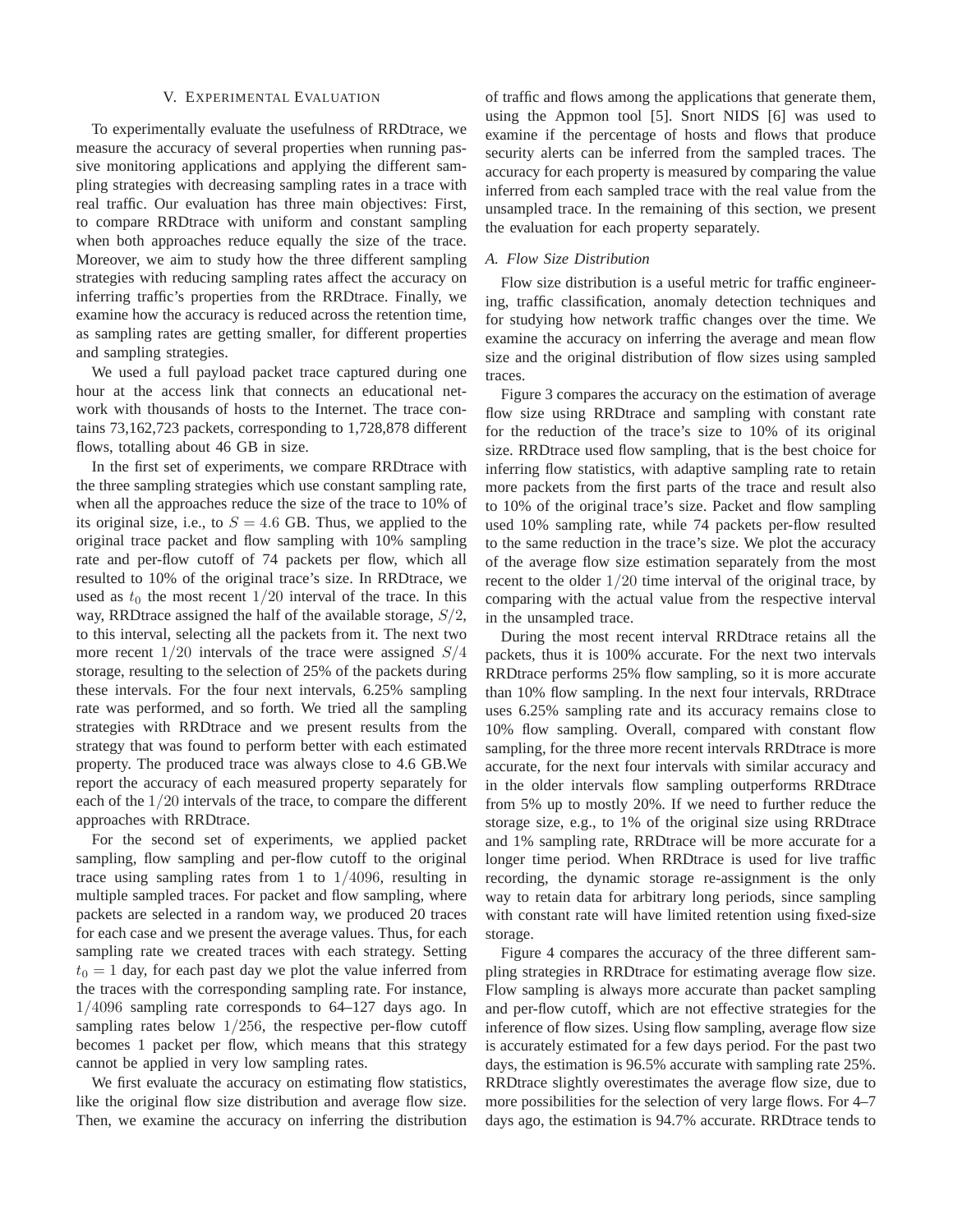

Fig. 3. Accuracy of average flow size estimation using RRDtrace and a constant 10% sampling rate for equal reduction in trace size.

Fig. 4. Average flow size estimation using RRDtrace with different sampling strategies.

Fig. 5. Flow size distribution for 8–15 days ago, with an  $1/64$  sampling rate and 5 packets per-flow cutoff.

underestimate the average flow size for lower sampling rates. Due to the heavy tailed distribution of flow sizes, there is a higher possibility for small flows to be randomly selected in low sampling rates than large flows. Moreover, very large flows cannot be selected in low sampling rates due to the storage size limitation. Up to one month ago, average flow size is estimated with 83.7% accuracy.

On the other hand, flow size distribution can be accurately estimated using flow sampling with low sampling rates. Figure 5 shows the cumulative distribution of flow sizes for packet and flow sampling with 1/64 sampling rate and for 5 packets per-flow cutoff. Packet sampling is not accurate, since many small flows are completely lost. Per-flow cutoff strategy can estimate correctly the size of flows up to 5 packets in this case, according to the cutoff limit. The rest of the flows are considered with 5 packets size and there is no clue for their actual size. Flow sampling is accurate even with 1/4096 sampling rate. Thus, in flow size distribution property the accuracy does not depend on the sampling rate for flow sampling. Flow sampling and per-flow cutoff estimate correctly the mean flow size, that is 2 packets per flow, while packet sampling incorrectly estimate it as one packet per flow.

While per-flow cutoff cannot accurately estimate the flow sizes, it accurately estimates the actual number of flows, since it retains at least one packet from each flow. Our flow sampling strategy can provide a less accurate estimation of the actual number of flows. If we had chosen to select exactly  $s \times M$ flows from an interval with  $M$  total flows for a sampling rate s, we could infer the actual number of flows by multiplying with s the flows found in the sampled trace. Since this strategy does not always reduce the storage by s, we chose to select the number of flows with the desirable reduction in storage. Even so, we observe that for high sampling rates the chosen flow sampling strategy selects about  $s \times M$  flows, so it can infer the actual number of flows. For low rates, it tends to select more than  $s \times M$  flows and thus overestimates the actual number of flows up to two times in  $1/4096$  sampling rate.

# *B. Per-Application Traffic Classification*

The next property we examine is the classification of network traffic and flows to the applications that generate them. We aim to infer the percentage of traffic and flows that each application contributes to the total traffic and flows in the network. For these measurements we ran Appmon with our sampled traces. Appmon classifies flows and traffic into applications using both port-based classification and deep packet inspection to identify peer-to-peer and multimedia applications that use dynamically allocated port numbers, based on application specific signatures. For instance, Web traffic is all the packets from/to port 80, except from peer-to-peer packets masqueraded as Web packets. A flow is classified as BitTorrent flow when a packet of the flow, usually the first, contains a BitTorrent protocol-specific string. Specifically, the Peer Wire Protocol in BitTorrent establishes a handshake using well known keywords in the first packets. BitTorrent traffic is all the packets that belong to a flow classified as BitTorrent. We present the results for the two most popular applications found in the trace, Web and BitTorrent.

In Figures 6 and 9 we compare the accuracy of RRDtrace with the accuracy of 10% packet and flow sampling and 74 packets per-flow cutoff on estimating the percentages of Web and BitTorrent traffic respectively. In case of Web traffic percentage, packet sampling is clearly the most accurate strategy, due to the simple port-based classification. However, packet sampling significantly affects the detection of BitTorrent traffic, so flow sampling is the most accurate approach in this case. Comparing RRDtrace with constant 10% flow sampling in Figure 9, we observe the effect of sampling rate adaptation in RRDtrace algorithm. For the three most recent intervals RRDtrace is clearly more accurate, for the next four intervals almost equal and for the rest of the trace provides less but close accuracy compared with constant flow sampling.

Figures 7 and 10 compare the different sampling strategies across the retention time for Web and BitTorrent traffic percentage estimation respectively. We observe that packet sampling provides very accurate estimates of the Web traffic percentage regardless of how old the data are, i.e., how low the sampling rate is. Thus, packet sampling fits well with the simple port-based traffic classification. However, packet sampling cannot estimate accurately the percentage of BitTorrent traffic even for recent traffic with higher sampling rates. This is because packet sampling affects significantly the detection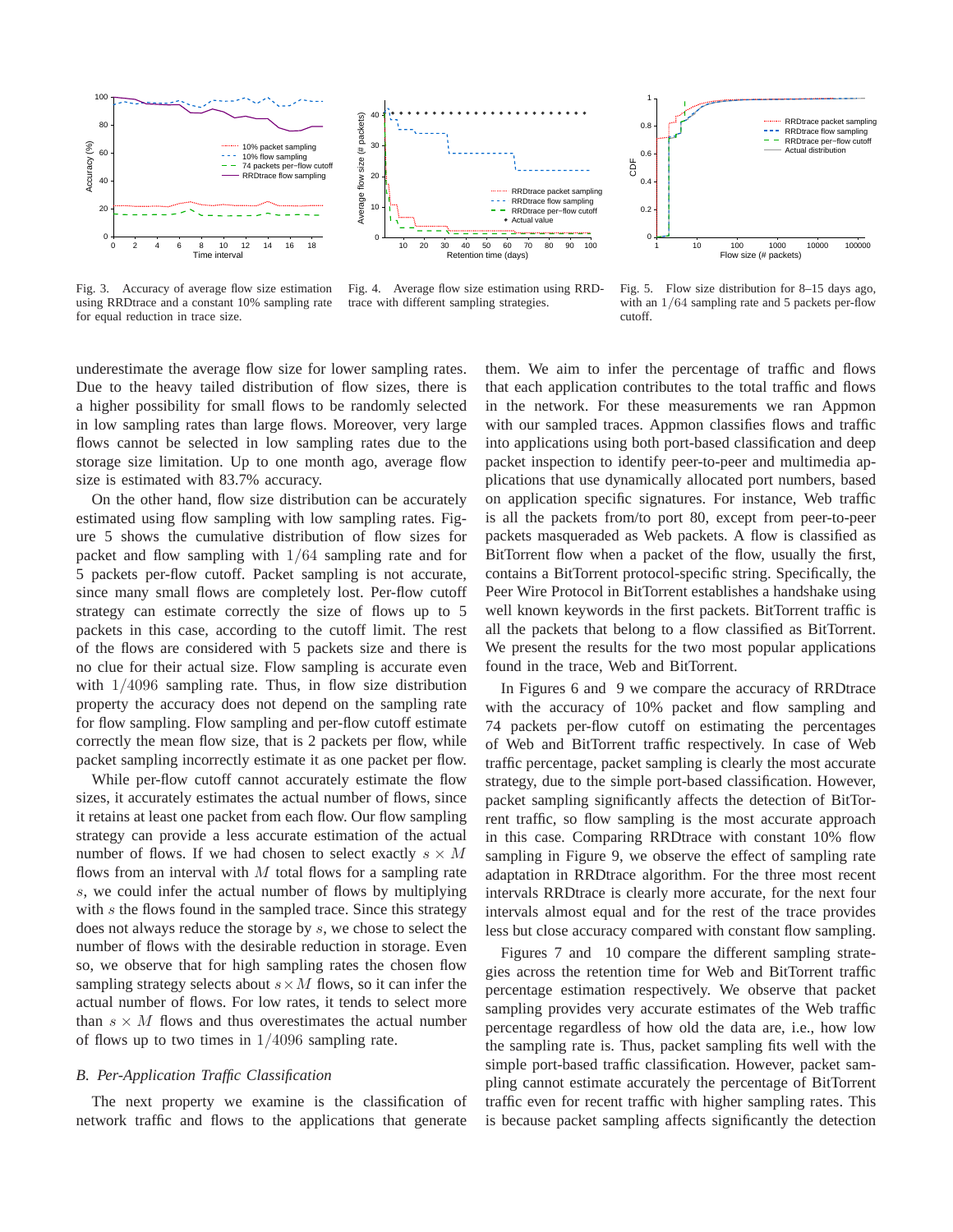

Fig. 6. Accuracy of Web traffic percentage estimation using RRDtrace and a constant 10% sampling rate for equal reduction in trace size.

Fig. 7. Percentage of Web traffic using RRDtrace with different sampling strategies.

Fig. 8. Percentage of Web flows out of the classified flows.



Fig. 9. Accuracy of BitTorrent traffic percentage estimation using RRDtrace and a constant 10% sampling rate for equal reduction in trace size.

Fig. 10. Percentage of BitTorrent traffic using RRDtrace with different sampling strategies.

Fig. 11. Percentage of BitTorrent flows out of the classified flows.

of a BitTorrent flow. Since packets are randomly selected, the packet which contains the BitTorrent keyword may be missed. As a consequence, all the selected packets from this flow will not be classified as BitTorrent packets, leading to significant error in the estimation's accuracy.

On the other hand, flow sampling is the most accurate approach for estimating the percentage of BitTorrent traffic. In flow sampling, all packets from a selected flow are present, so the flow-based classification process is not affected. Thus, it can estimate the percentage of BitTorrent traffic till 30 days ago with more than 87% accuracy. For the same period, it can estimate the Web traffic percentage with accuracy 98.75%. The decreasing sampling rates affect the accuracy of flow sampling. While it has good accuracy up to 30 days ago, for older time periods it tends to overestimate Web traffic and underestimate the BitTorrent traffic percentage.

The third packet selection strategy, based on a per-flow cutoff, cannot account correctly the percentage of traffic for each application. While most of the traffic can be successfully classified by the first packets of the flow, the cutoff affects nonuniformly the traffic volume stored from each application. For instance, BitTorrent has usually large flows which are highly affected from the cutoff, resulting to an underestimation of the BitTorrent traffic percentage, as we observe in Figure 10. On the other hand, Web flows are typically smaller and thus less affected, leading to an overestimation of Web traffic.

However, per-flow cutoff can accurately estimate the num-

ber of Web and BitTorrent flows, even if it cannot infer the correct percentages over the total traffic. Even with one packet per flow, BitTorrent flows can be usually detected. Figure 8 shows the percentage of Web flows and Figure 11 the percentage of BitTorrent flows out of the flows that were successfully classified. We observe that both flow sampling and per-flow cutoff can accurately estimate the percentage of flows for each application for arbitrary low sampling rates, with flow sampling be slightly more accurate. While packet sampling can estimate successfully the Web traffic percentage, it cannot estimate correctly the number of Web flows.

### *C. Estimation of Malicious Population*

Network traffic stored in sampled traces can provide some information about past networking attacks, suspicious activities and malicious hosts. Instead of trying to infer the actual attacks that happened in the past, we focus on estimating the percentage of hosts and flows that generates security alerts and how this percentage changes over the time. We ran Snort NIDS in the unsampled and sampled traces with each sampling strategy and sampling rate, aiming to measure the accuracy on estimating these percentages. We consider the source IP addresses of packets that produce Snort alerts as malicious hosts. The percentage of malicious hosts is estimated by dividing the number of unique malicious hosts with the total number of hosts that are present in each sampled trace. We also ran Snort with the reduced trace in 10% of its original size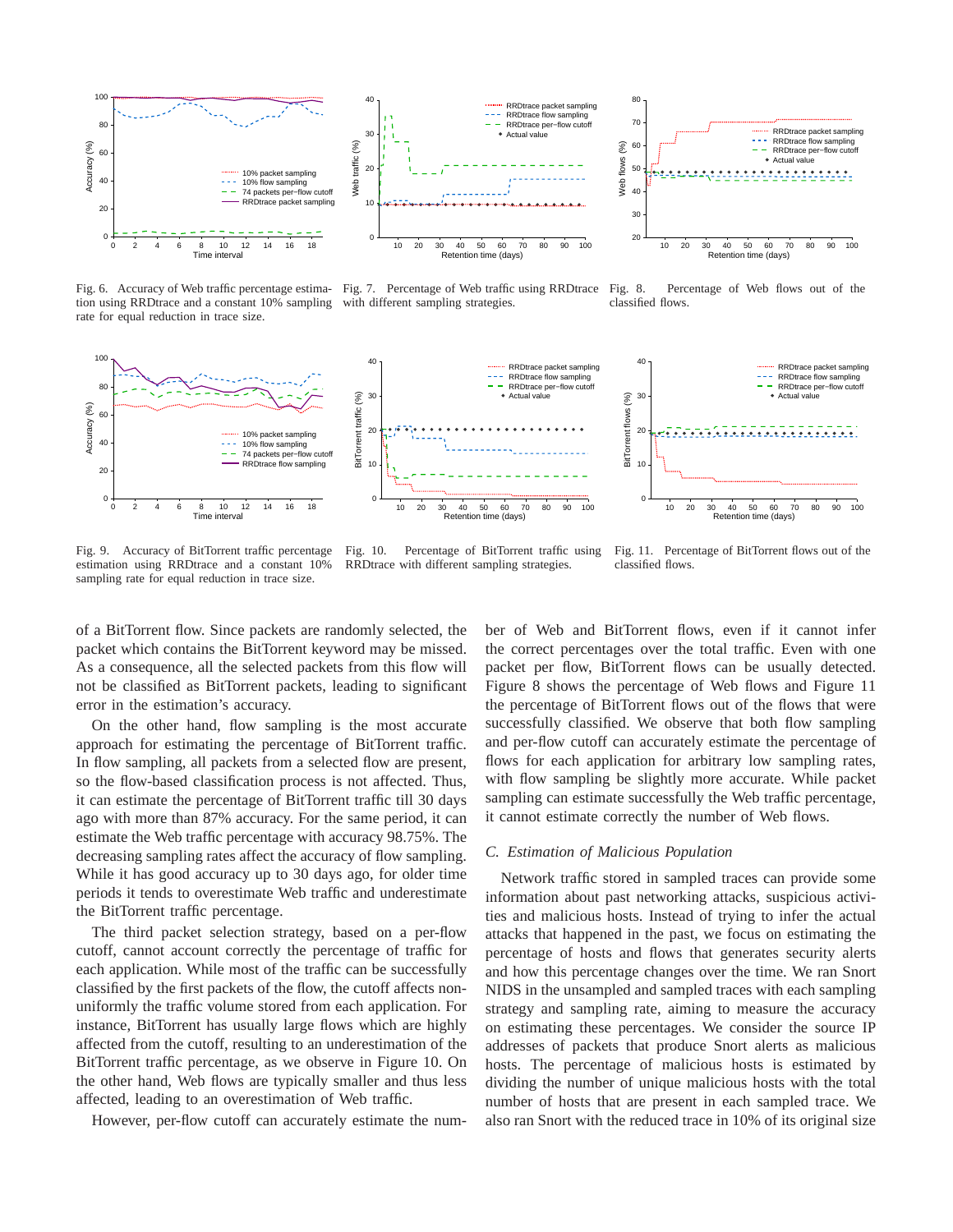

Fig. 12. Accuracy of malicious hosts estimation using RRDtrace and a constant 10% sampling rate for equal reduction in trace size.



 $\sim$   $\sim$   $\sim$ 

0.05 0.06 0.07

 $(%)$ **nosts** 

Fig. 14. Percentage of flows that trigger security alerts.

RRDtrace packet sampling RRDtrace flow sampling

with RRDtrace and constant sampling techniques and compare their accuracy on the estimated percentage of malicious hosts.

We observe that with a per-flow cutoff of 74 packets, 84% of the alerts that were triggered in the original trace are also detected. For security applications, per-flow cutoff is a good choice for data reduction since a large class of attacks is detected in the beginning of the flows. For instance, network service probes, brute force login attempts and code-injection attacks usually appear in the first few hundred packets of a network flow. Moreover, due to the heavy tailed distribution of flow sizes, the 74-packet per-flow cutoff affects only 1.6% of the flows that contribute most of the traffic, resulting to a reduction rate of 90%.

Figure 12 presents the results for the reduced trace. Perflow cutoff strategy has the best accuracy in estimation of the malicious host percentage. Packet sampling has better accuracy than flow sampling on the malicious host estimation. Using the trace sampled with 10% packet sampling, Snort finds significantly more attacks than with the trace produced with 10% flow sampling, 18% and 3% of the actual alerts respectively. Per-flow cutoff strategy retains all the hosts that were present in the original trace, while packet sampling only a subset of them (27.5%). Thus, the accuracy of the malicious hosts percentage in case of packet sampling is close to the accuracy when using the per-flow cutoff.

Flow sampling is not a good choice for this property. Therefore, for estimating the malicious hosts percentage we use the per-flow cutoff strategy with RRDtrace, which dynamically adapts the cutoff to store more packets per flow for the recent time intervals. In the three more recent intervals RRDtrace has 100% accuracy, since the cutoff of 2754 packets per flow that is applied in second and third intervals does not affect the malicious hosts detection. After the seventh interval, the accuracy of RRDtrace with per-flow cutoff degrades significantly, since the 5 packets per flow cutoff results to less malicious hosts be detected.

Figure 13 shows the effect of sampling rates on each strategy when estimating the percentage of malicious hosts. Per-flow cutoff is very accurate for 7 days ago and has reasonable accuracy till 15 days in the past. For older traffic, the lower sampling rates affect significantly its accuracy,

leading to underestimation of malicious hosts percentage. This happens because this strategy retains all the hosts in the trace but less packets from each one, so less attacks and malicious hosts will be detected at lower sampling rates, resulting to a reduced percentage. On the other hand, packet sampling overestimates the percentage of malicious hosts and its accuracy is not affected by decreasing sampling rates. With the reduction of sampling rate, both the number of detected malicious hosts and the number of total hosts in the sampled trace are reduced. Therefore, while per-flow cutoff is more accurate at high sampling rates, at lower sampling rates packet sampling provides best accuracy and should be preferred.

Figure 14 presents the percentage of flows that trigger alerts in Snort out of the total flows found in the sampled traces. As we expected, per-flow cutoff provides the most accurate estimations for the last 15 days, but for older time periods it degrades significantly. All the sampling strategies are highly affected by the reducing sampling rates in this case. With packet sampling Snort finds a reasonable number of alerts and malicious flows, but the total number of flows found in the sampled trace is not proportional with the sampling rate. While flow sampling selects the proper amount of flows, less alerts are found in the produced traces compared with packet sampling and the percentage of malicious flows is underestimated.

# VI. CONCLUSION

Recording raw network traffic for long-term periods is extremely useful for a multitude of monitoring and security applications. The high volumes of network traffic highlight the need for data reduction and optimized traffic storage systems. In this paper we present RRDtrace, a technique that enables storing raw network packets in fixed-size disk space for arbitrary long periods, while retaining more detailed information for most recent traffic. RRDtrace dynamically reduces storage space as traffic ages using three alternative sampling strategies: packet sampling, flow sampling, and perflow cutoff.

We experimentally evaluated RRDtrace by measuring the accuracy of flow size distribution estimation, traffic classification, and malicious hosts detection across the retention period using real traffic. Our main findings are the following:

Percentage of hosts (%) Percentage of flows (%) 0.04 RRDtrace per−flow cutoff 둖 Actual value 0.04  $0.03$ 0.03 ই 0.02 Per 0.02 0.01 0.01  $\overline{0}$ 10 20 30 40 50 60 70 80 90 100 10 20 30 40 50 60 70 80 90 100 Retention time (days) Retention time (days)

 $\sum_{\alpha=0}^{\infty}$  $\widehat{\mathcal{E}}_{0.06}$ 0.07 0.08

RRDtrace packet sampling RRDtrace flow sampling RRDtrace per−flow cutoff Actual value